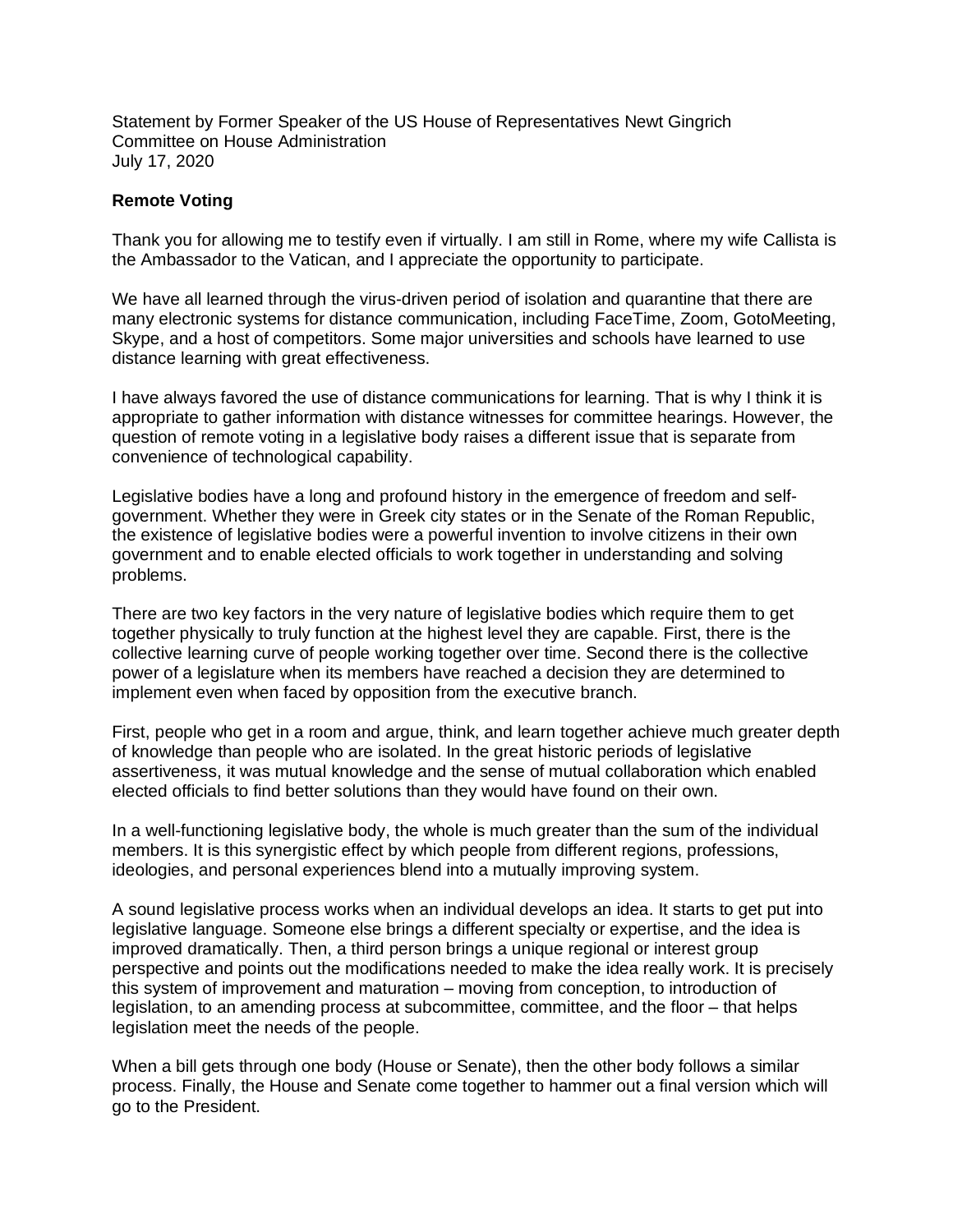This process requires human interaction and mutual learning at every step of the way. It is the *process* which ultimately leads to the best *product*. This kind of process requires humans in the same room to really share knowledge and grow intellectually. The Founding Fathers had virtually all served in colonial legislative bodies. They understood the process of winning and losing elections. They understood the process of legislating together in groups.

In fact, the Founding Fathers felt so strongly about the importance of legislatures that in the US Constitution, Article I provides that all legislative power be vested in a Congress consisting of a House and Senate. Section two is the House, and Section three is the Senate.

Only after clearly defining and writing at length about the duties and powers of the legislative branch did the Founding Fathers get around to writing about the President and the Executive Branch.

The Federalist Papers, the great exposition of the Constitution by Alexander Hamilton, James Madison and John Jay makes clear (by repetition and inference) that an elected legislature meeting regularly is central to protecting the liberty of the people.

The Founding Fathers, in addition to their knowledge of Greek and Roman history and their study of various governments in the middle ages, were steeped in English history. They felt deeply that the Magna Carta, tying the King's ability to get money to the permission of the people was the bedrock from which all other legislative power grew. They had studied the erosion of the Parliament's power under King James I, and its resurgence under King Charles I – which led to the Civil War largely as a result of parliamentary opposition to the King.

The Founding Fathers had a particular fear of Oliver Cromwell and the imposition of a dictator who would break outside the agreed charter of self-government. They were determined that the legislative branch would be close enough to the people that it could draw its strength against any effort at despotism by the Executive Branch.

It is this need to get to know each other well enough to have long conversations – and to grow together in the face of threats to our freedom – that led the Founding Fathers to place so much faith in a freely-elected legislative body with two branches.

Given this history, there are three severe consequences of shifting toward remote voting:

**First,** the amount of power centered on the Speaker will create a virtual legislative dictatorship.

There have been moments of strong Speakers in our history. In each case, when they grew too strong, the legislative body as a group confronted them and forced change (the joint progressive Republican-Democrat coalition that broke Speaker Joseph Cannon's power in 1910 is the classic example).

If every member of Congress is back at home, the Speaker and his or her staff will have virtually unlimited ability to shape the legislation they want, make the deals with the Senate and the President they want, and become virtually unchallengeable. The defense of freedom which the Founding Fathers had made the most important mission of the legislative branch would be destroyed by this single development.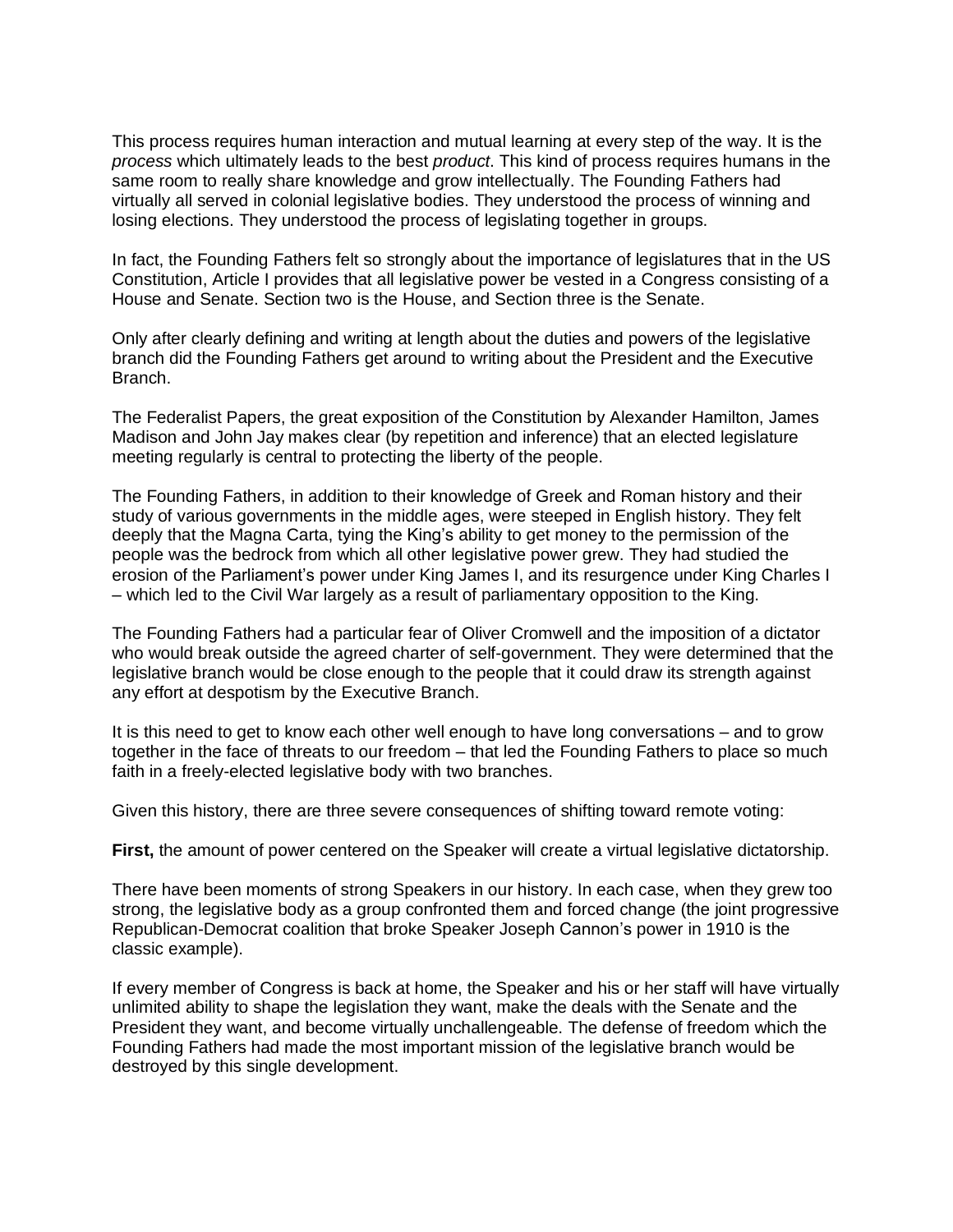A dictatorial Speaker is potentially just as destructive and dangerous as a dictatorial President. This challenge is not personality-dependent, and it is not particularly aimed at the current Speaker. Lord John Acton warned us over a century ago that "power tends to corrupt and absolute power corrupts absolutely."

We are not any more immune to that process of corruption than any other people or any other generation. If you leave most of the House members at home, those who do come to Washington will acquire vastly more power and have vastly increased temptation to use their power corruptly.

**Second,** the individual members will lack the mentorship and the collegiality which has grown so many legislators over the last 244 years.

The legislative process is a continuing apprenticeship and educational experience. Legislating, the act of voluntarily getting free people from many different backgrounds and regions to work together, is one of the most complex things human beings do. It takes years to learn to be an effective legislator.

Ask any third- or fourth-term member how much more he or she understands about the legislative process than when he or she first arrived. Ask how much of that learning came from hanging out and listening to colleagues. I was very honored to go through what might be called "the school of legislating" for over a decade before I joined the Republican leadership.

Without that kind of personal relationship and camaraderie, I seriously doubt if I could have learned enough to develop the Contract with America, passed major reforms like welfare reform, or achieved a balanced budget.

A House that votes remotely will remain remote to itself. Its members will have deeply stunted growth in vital skills and no access to invaluable knowledge.

**Third,** legislation will become a lot more inadequate – and in some cases, just plain dumb – as the traditional process of working together and sharing information and different perspectives changes into a more distant, irregular, and inevitably disrupted process.

The US Congress would become a detached collection of echo chambers – and America would be hurt by it.

Please let me add one final word about the whole underlying reason for considering remote voting.

Our national anthem says we are "the land of the free and the home of the brave." Our Founding Fathers risked their lives, fortunes and sacred honor to defend freedom. The Civil War generation lost 630,000 Americans fighting for the Union and to end slavery. The Greatest Generation went across the planet risking its lives to defeat Nazi Germany and Imperial Japan. By the way, through all these events, Congress met in person.

Now, we are told that our members of the House are too precious to risk their lives by coming to Washington.